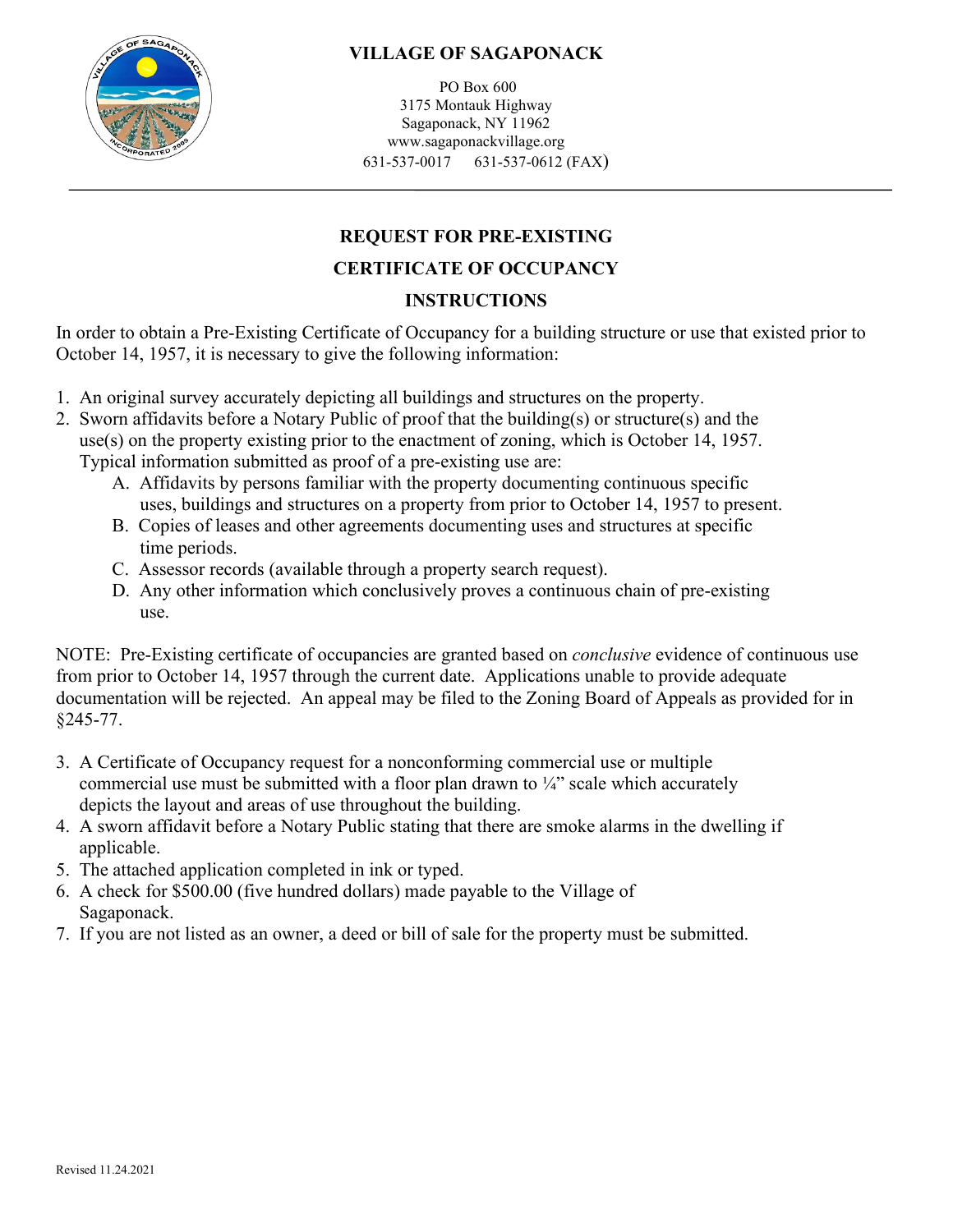

### **VILLAGE OF SAGAPONACK**

PO Box 600 3175 Montauk Highway Sagaponack, NY 11962 www.sagaponackvillage.org 631-537-0017 631-537-0612 (FAX)

## **REQUEST FOR PRE-EXISTING CERTIFICATE OF OCCUPANCY**

This application must be completed before a request for a Pre-Existing Certificate of Occupancy can be considered. All pre-existing Certificate of Occupancies will be mailed to the homeowner so be sure that a correct mailing address is listed.

|                                   | Application Number:                                                                                                        |
|-----------------------------------|----------------------------------------------------------------------------------------------------------------------------|
|                                   |                                                                                                                            |
|                                   | 1. Name of Owner of Premises:                                                                                              |
|                                   | Owner's Address:                                                                                                           |
|                                   | Owner's Telephone Number: Owner's Email Address:                                                                           |
|                                   | Note: If this application is being made by someone other than the owner, the owner must sign the Authorization and Consent |
| at the end of this form.          |                                                                                                                            |
| 2. Name of Agent (if applicable): |                                                                                                                            |
|                                   |                                                                                                                            |
|                                   |                                                                                                                            |
|                                   | 3. Name of Attorney for applicant:                                                                                         |
|                                   | Attorney's Address:                                                                                                        |
|                                   |                                                                                                                            |
|                                   |                                                                                                                            |
|                                   |                                                                                                                            |
|                                   |                                                                                                                            |
|                                   |                                                                                                                            |
| Sworn to before me this day of 30 | <b>Signature of Owner</b>                                                                                                  |
|                                   | If owner is a Corporation, indicate name of corporation and                                                                |
| <b>Notary Public</b>              | officer's title                                                                                                            |
|                                   | Name of Corporation                                                                                                        |
|                                   |                                                                                                                            |

Title of Officer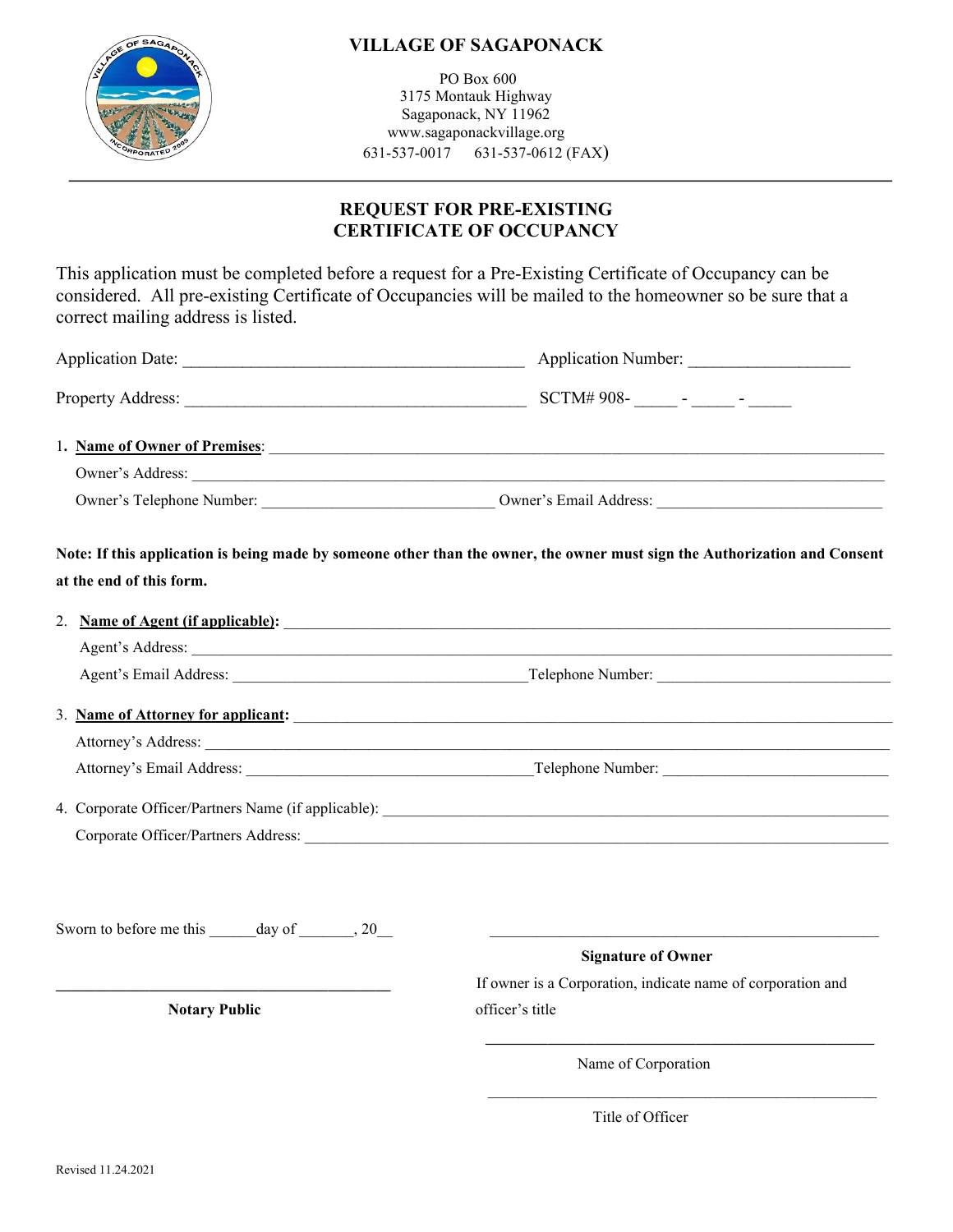

#### **VILLAGE OF SAGAPONACK**

PO Box 600 3175 Montauk Highway Sagaponack, NY 11962 www.sagaponackvillage.org 631-537-0017 631-537-0612 (FAX)

## **AUTHORIZATION AND CONSENT**

| STATE OF NEW YORK) |         |
|--------------------|---------|
| <b>COUNTY OF</b>   | $)$ ss: |

**being duly sworn depose** 

and say:

1. The undersigned are the sole owners of premises at (address of premises):

\_\_\_\_\_\_\_\_\_\_\_\_\_\_\_\_\_\_\_\_\_\_\_\_\_\_\_\_\_\_\_\_\_\_\_\_\_\_\_\_\_\_\_\_\_\_\_\_\_\_\_\_\_\_\_\_\_\_\_\_\_\_\_\_\_\_\_\_\_\_\_\_\_\_\_\_\_

2. The undersigned consent to entry and inspection of the above premises as needed by the

Building Inspector/AHRB/ZBA/Planning Board.

3. The undersigned authorizes **EXECUTE:** Whose contact

information is to appear on our behalf before the

officials and agencies of the Village of Sagaponack.

Sworn to before this \_\_\_ day of \_\_\_\_\_\_\_\_\_, 20\_\_ Print Name

\_\_\_\_\_\_\_\_\_\_\_\_\_\_\_\_\_\_\_\_\_\_\_\_\_\_\_

Notary Public Signature

Sworn to before this \_\_\_ day of \_\_\_\_\_\_\_\_\_, 20\_\_ Print Name

Notary Public Signature